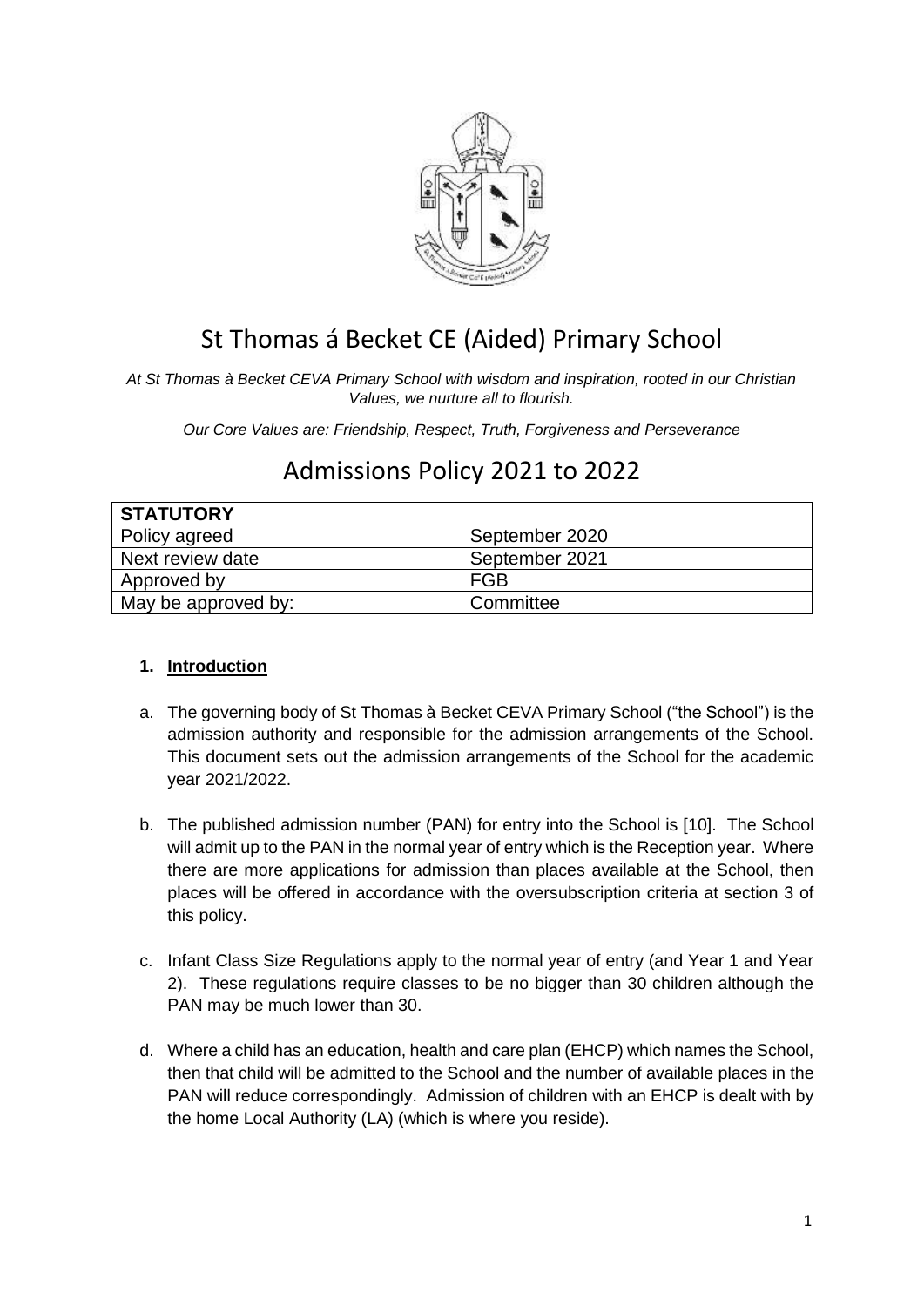e. When applying to start school in Reception in September 2021 you must apply to your home LA. All applications for first admission must be received by your home LA by the closing date of 15 January 2021. The home LA will make a single offer of a place on 16 April 2021 (or next working day).

# **2. Religious Character of the School**

- a. The School is designated with a religious character. The School's religious authority is the Diocese of Salisbury. The School must have regard to any guidance from its religious authority when constructing the faith based terms of its admission arrangements.
- b. Recognising its historic foundation, the School will preserve and develop its religious character in accordance with the principles of the Church of England and in partnership with the churches at parish and diocesan level. The School aims to support children and their families by providing an education of the highest quality within the context of Christian belief and practice. It encourages an understanding of the meaning and significance of faith and promotes Christian values through the experience it offers to all its pupils.

# **3. Oversubscription Criteria**

Where the School is oversubscribed (there are more applicants than places available) places will be allocated in accordance with the following criteria and in the following order. Please read the explanatory notes for further guidance.

- a. Looked After Children or Previously Looked After Children A child who is in the care of an LA, or was in the care of a LA but immediately after being looked after became subject to an adoption, child arrangement, or special guardianship order.
- b. Vulnerable Children

A child is eligible in this category where the child has an identified social or medical need.

- c. Children living in the Catchment Area with a sibling at the School A child living inside the Catchment Area is eligible for this category where they have a sibling attending the School on the date of application and the sibling will still be attending the School at the time of admission.
- d. Children living in the Catchment Area
- e. Children living outside the Catchment Area with a sibling at the School A child living outside the Catchment Area is eligible for this category where they have a sibling attending the School on the date of application and the sibling will still be attending the School at the time of admission.
- f. Children living outside the Catchment Area who meet the faith criterion A child living outside the Catchment Area is eligible for this category where the child is a regular practising Christian at a Recognised Church or Religious Group.
- g. All other children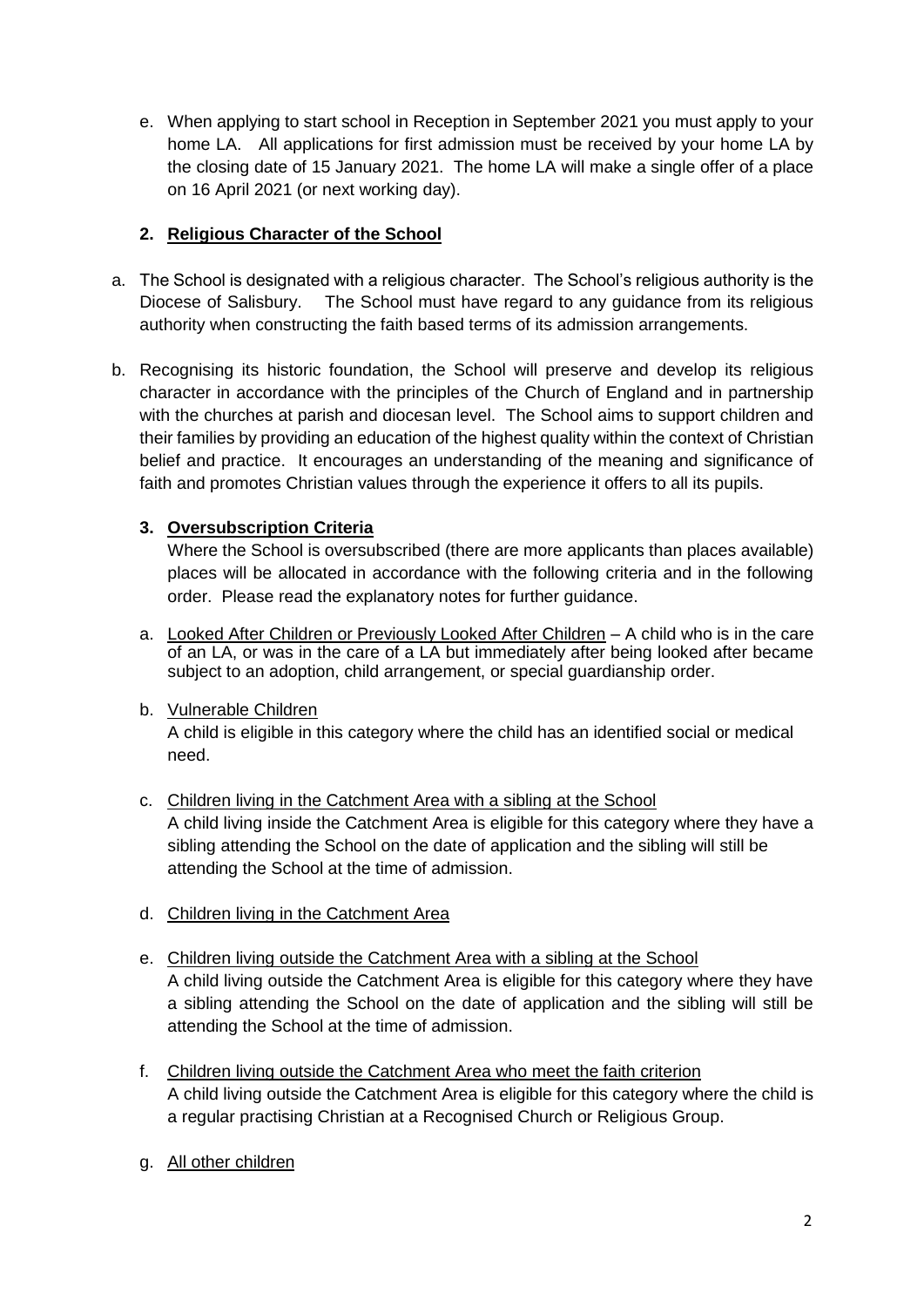### **Tie Breaker**

If there are not enough places to satisfy all the applications under any one criterion, priority will be given to those living nearest the School. The School will adopt the measurement system of [insert relevant] Local Authority to determine the distance from the School to the Home address**.** Where two or more applicants live an equal distance from the School and it is not possible to differentiate between them, priority will be determined by random allocation through the drawing of lots supervised by someone independent of the School.

#### **Oversubscription Criteria : Explanatory Notes**

**Catchment Area** means the geographical area from which children will be afforded priority for admission to the School. This includes the Ecclesiastical Parishes of Tilshead, Orcheston and Chitterne.

#### **Vulnerable Children**

- **(i)** Medical need means where written evidence has been provided from a senior clinical medical officer or the child's general practitioner / specialist showing that the child's condition would make it detrimental to the child's health not to admit him/her to the School. This may include written evidence where the parent has a medical need and/or disability which would make it detrimental for the child to attend a different school; this may be supported by evidence of the child as a young carer. Evidence to be relied upon must be submitted with the Supplementary Information Form and sent to the School on or before 15<sup>th</sup> January 2021.
- **(ii)** Social Need means where the child is of confirmed refugee status. Written evidence of this from the home LA must be submitted with the Supplementary Information Form and sent to the School on or before 15<sup>th</sup> January 2021.

**Sibling** means brother or sister, half brother or sister, adopted brother or sister, step brother or sister, foster brother or sister, or the child of the parent/carer's partner where the child for whom admission is sought is living in the same family unit as that sibling and at the same address.

#### **Faith Criterion Requirements**

- **(i) Regular practising Christian** means a child who attends a **Recognised Church or Religious Group regularly** prior to application.
- **(ii) Regularly** means monthly for 6 months prior to application).
- **(iii) Recognised Church or Religious Group** means a church that is the same denomination as (or is in fellowship with or partnership with) a member of: Churches Together in Britain and Ireland (see ctbi.org.uk); the Evangelical Alliance (see eauk.org); the Fellowship of Independent Evangelical Churches (see www.fiec.org.uk); Affinity fellowship of Churches (see www.affinity.org.uk).

**Home address** means the place where the child resides for the majority of the school week (Sunday to Thursday) with the person/s who legally has care of the child (child care arrangements are excluded). The School may require documentary evidence of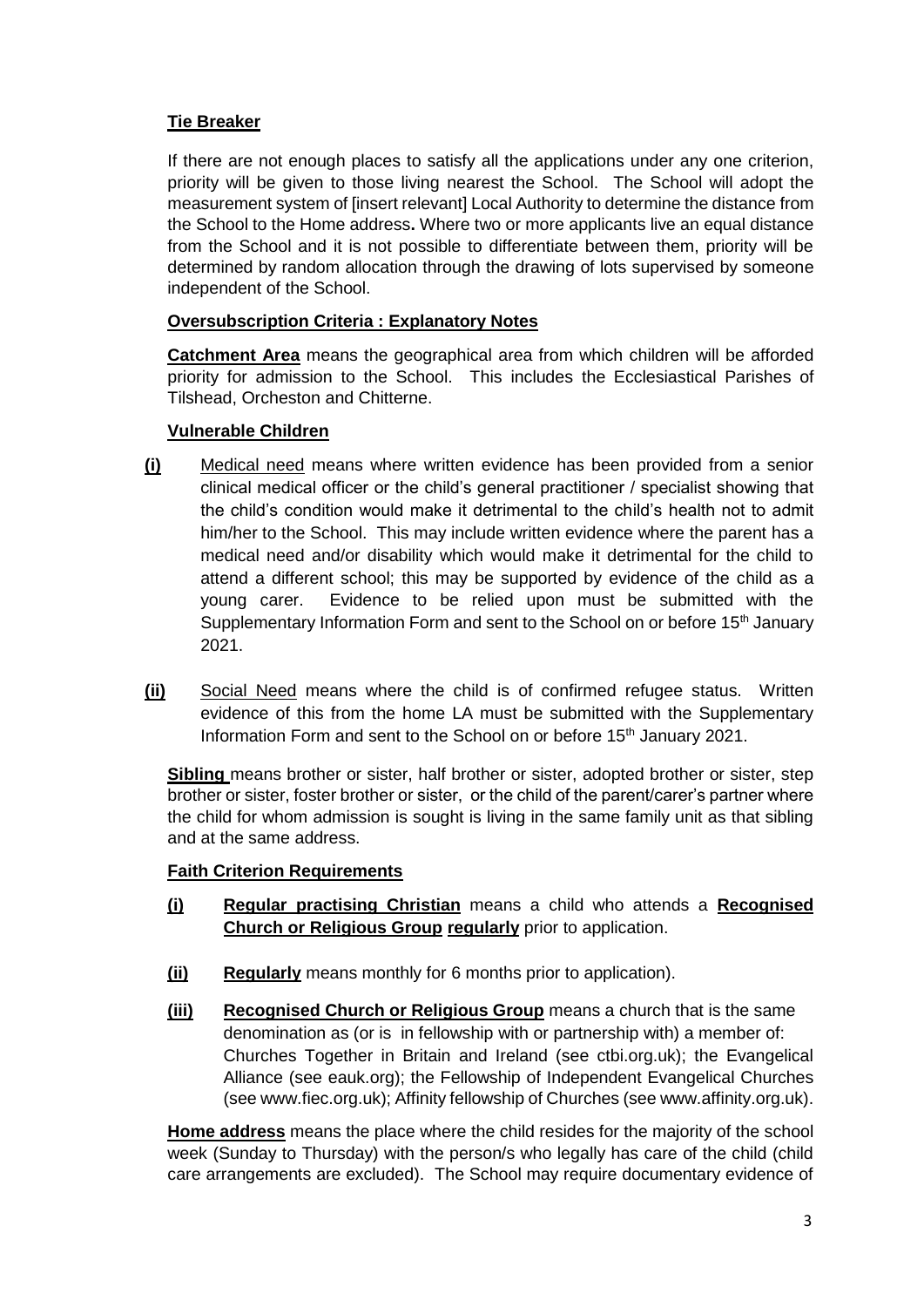house ownership or tenancy together with evidence of the child's residency at the property.

### **4. Supplementary Information Form (SIF)**

- a. Where seeking priority under the vulnerable children (3b) or faith criterion (3f) parents must fully complete the relevant part of the SIF and provide the required supporting evidence. Where relying on the faith criterion (3f) the SIF must be signed off by the relevant Church representative. Where relying on the vulnerable children criterion (3b) you must supply evidence to support the application.
- b. The SIF must be returned to the School office on or before 15<sup>th</sup> January 2021. The SIF is available on the School website or a paper copy may be requested from the School office.

#### **5. Appeals**

- a. Where an application is unsuccessful the parents/carers have the statutory right to bring an appeal against that decision to an independent appeal panel. Details of how to appeal will be included in the letter advising that the application has been unsuccessful.
- b. The admission appeal timetable is published on the School's website by  $28<sup>th</sup>$  February each year.

#### **6. Important Information**

a. Waiting Lists

If the School is oversubscribed for September 2021 entry a waiting list will be maintained for the entire academic year. The position of the child on the waiting list will correspond with the oversubscription criteria; it will not be based on length of time on the waiting list. The right of appeal at Section 5 remains. You may request your child's name be removed from the waiting list at any time. If a place is offered but refused then the child's name will be removed from the waiting list.

#### b. Summer Born children

Summer born children (which refers to children born from 1 April to 31 August) are not required to start school until a full year after the point at which they could first have been admitted – the point at which other children in their age range are beginning year 1. Should the parent wish their child to be admitted to reception, rather than year 1, they may request that the child is admitted out of their normal age group. Please note the following:

- (i) **You must make an application for admission to the School for September 2021 entry but make it clear on the application form that you wish your child to enter the reception class in September 2022.**
- (ii) Discussions with the School are strongly recommended prior to making a decision to decline entry for an entire year **and** to be admitted to reception in September 2022. Any decision will be on the basis of the circumstances of each case and in the best interests of the child concerned.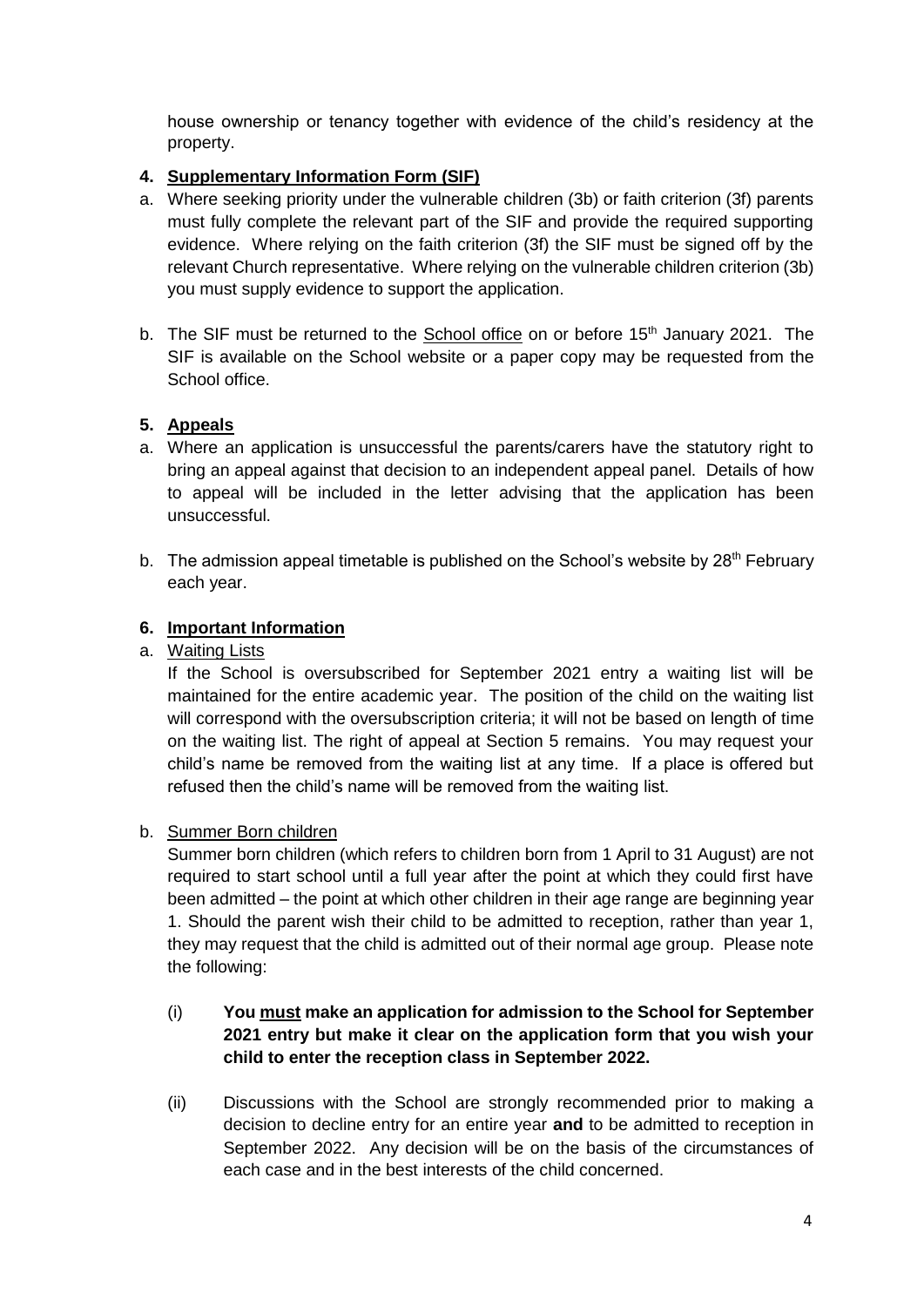- (iii) If the request is agreed the September 2021 application may be withdrawn before a place is offered **but a fresh application will need to be made** for September 2022 entry **which will be processed as a fresh application along with all other applications and in accordance with the School's admission arrangements**. PLEASE NOTE that it is possible even if the request is agreed that the child may not be admitted in September 2022 as there is no guarantee of a school place.
- (iv) If the request is refused the parent must decide whether to accept the offer of a place for the normal age group, or to refuse it and make an in year application for admission to year one for the September following the child's fifth birthday.

#### c. Deferred entry and part time attendance below statutory school age

**A child may start at the School in the academic year in which he/she reaches the age of 5.** Where the child has not yet reached statutory school age (5 years old), the child is entitled to a full time place and parents may choose for their child to attend full time. Alternatively parents may choose for their child to attend part time until their child attains compulsory school age. If parents do not consider their child is ready to start school then they may defer entry altogether to later in the school year but not beyond the point at which the child reaches compulsory school age or not beyond the beginning of the final term in the school year (whichever is the sooner).

#### d. Admission of children outside their normal age group

Parents may seek a place for their child outside their normal age group, for example if the child is gifted and talented or has experienced problems such as ill health.

Such requests should be discussed with the Headteacher as early as possible in the admissions round associated with that child's date of birth. This will allow the School sufficient time to make a decision regarding the request before the closing date for applications and national offer day. Decisions to admit a pupil outside their normal age group will be based on the circumstances of each case and based on what is in the best interests of the child concerned. We may request supporting professional evidence to assist in the decision-making. There is no legal requirement for this medical or educational evidence to be secured from an appropriate professional. However, failure to provide this may impede our ability to make an informed decision.

## e. Multiple Birth Applications

Where there are multiple birth applications the PAN will, provided it is practicable, be exceeded or increased at the point of allocation in order to ensure that multiple birth siblings can be allocated places at the School.